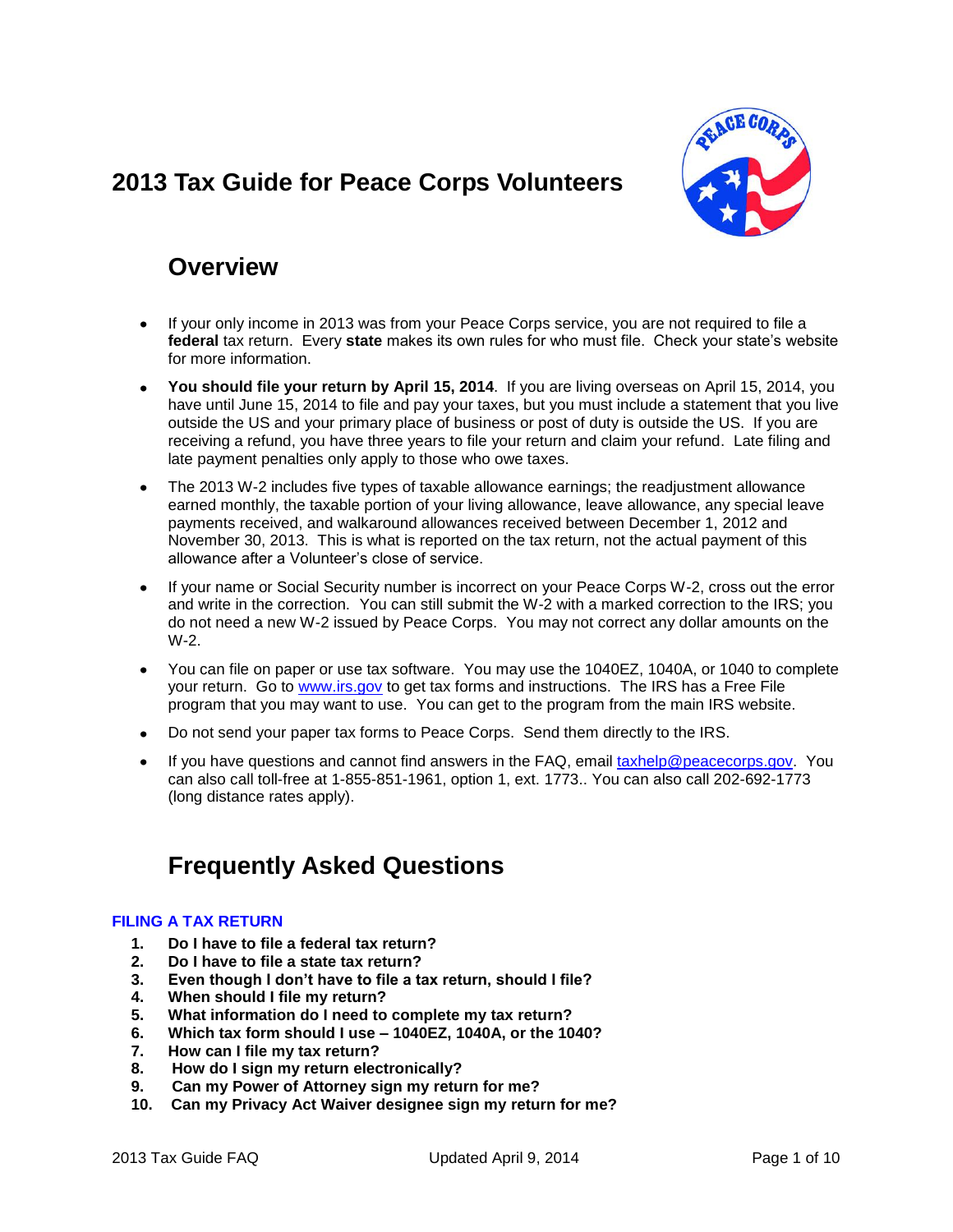- **11. [When should I pay any taxes I owe?](#page-4-1)**
- **12. [I have to pay taxes. How can the Peace Corps help?](#page-4-2)**

#### **[PEACE CORPS INCOME](#page-4-3)**

- **13. [What is my Peace Corps income?](#page-4-4)**
- **14. [Is my Peace Corps Income Taxable?](#page-5-0)**
- **15. I received [\\$5,600 in readjustment allowance. How do I report that on tax return?](#page-5-1)**
- **16. [I received some money while I was receiving medical care. Is this taxable?](#page-5-2)**
- **17. [How do I enter my Peace Corps income on my tax return?](#page-6-0)**
- **18. [I took cash in lieu of a plane ticket home. Is that taxable?](#page-6-1)**

#### **[W-2 ISSUES](#page-6-2)**

- **19. [What's on my W-2?](#page-6-3)**
- **20. [When will I get my W-2?](#page-6-4)**
- **21. [I didn't get my W-2. What should I do?](#page-6-5)**
- **22. [My W-2 was damaged. What should I do?](#page-7-0)**
- **23. [My W-2 was sent to my old address. What should I do?](#page-7-1)**
- **24. [My W-2 has an error. What should I do?](#page-7-2)**
- **25. [My Close of Service in December 2012. Why did I get a 2013](#page-7-3) W-2?**
- **26. [What is Peace Corps' Employer Identification Number \(EIN\) and address?](#page-7-4)**

#### **[TAX BENEFITS](#page-8-0)**

- **27. [Am I eligible for the Earned Income Credit?](#page-8-1)**
- **28. [How much can I contribute to my IRA?](#page-8-2)**

#### **[MISCELLANEOUS](#page-8-3)**

- **29. [I collect Social Security benefits. Will my Peace Corps income affect my benefits?](#page-8-4)**
- **30. [I'm a Massachusetts resident. What goes on the Massachusetts Schedule HC?](#page-9-0)**
- **31. [How do I change my address with Peace Corps?](#page-9-1)**
- **32. [Who can I contact at Peace Corps with tax questions?](#page-9-2)**

# <span id="page-1-1"></span><span id="page-1-0"></span>**FILING A TAX RETURN**

## **1. Do I have to file a federal tax return?**

If your total income was above these amounts, you MUST file a tax return.

Use your age on December 31, 2013

| <b>Filing Status</b>          | Age & Income |           |                |  |  |
|-------------------------------|--------------|-----------|----------------|--|--|
|                               | Under 65     | 65 & Over | Both 65 & Over |  |  |
| Married Filing Separately *   | \$3,900      | \$3,900   |                |  |  |
| Single                        | \$10,000     | \$11,500  |                |  |  |
| <b>Head Of Household</b>      | \$12,850     | \$14,350  |                |  |  |
| Qualifying Widow(er)          | \$16,100     | \$17,300  |                |  |  |
| <b>Married Filing Jointly</b> | \$20,000     | \$21,200  | \$22,400       |  |  |

*\* MFS filers must itemize deductions if their spouse itemizes;*

*If your spouse will not itemize, use the amounts for Single filers.*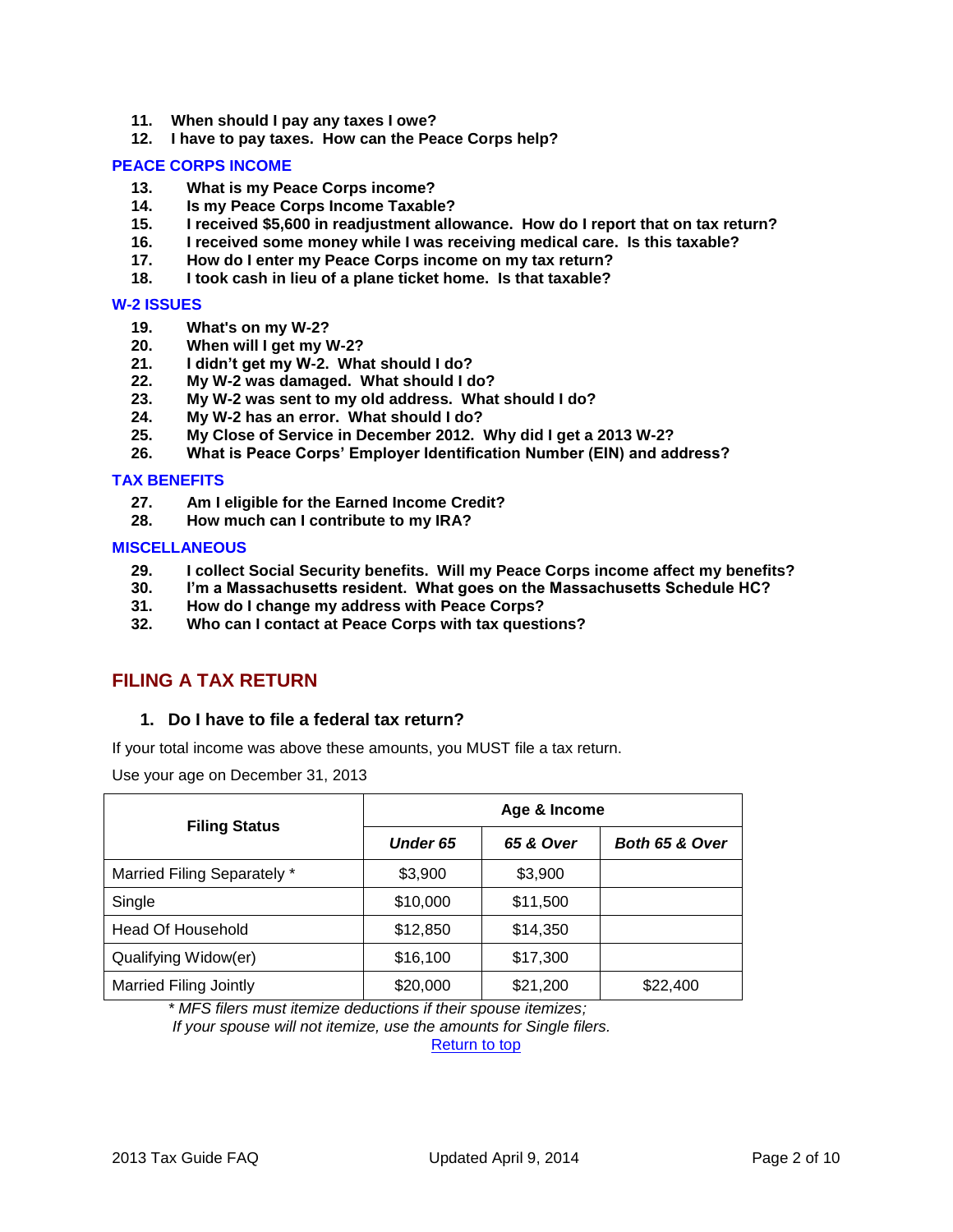## <span id="page-2-0"></span>**2. Do I have to file a state tax return?**

If your only income is from Peace Corps, you may not need to file a state return. Generally, if you file as a non-resident or part-year resident, you can exclude income earned outside that state. However, each state has its own rules for who must file a tax return. Consult your state income tax authority for more information. Most states have online guides for taxpayers.

## [Return to top](#page-0-0)

## <span id="page-2-1"></span>**3. Even though I don't have to file a tax return, should I file?**

You may want to file, even if you are not required to file. For Volunteers planning to enroll in graduate school following their Peace Corps service, it is often helpful to file state taxes each year of your service. This will assist you when it comes to documenting your in-state status for admissions and tuition payments.

If you have income taxes withheld from other jobs, you may want to file to get that money back.

#### [Return to top](#page-0-0)

## <span id="page-2-2"></span>**4. When should I file my return?**

**April 15, 2014** – If you are living in the US on this date, you must file your return and pay any tax, if applicable, by this date.

**June 15, 2014** – If you are living outside of the US on April 15<sup>th</sup>, you must file your return and pay any tax, if applicable, by this date.

If you are a *living outside of the United States and Puerto Rico and your main place of business or post of duty is outside of the United States and Puerto Rico*, you are allowed an automatic 2–month extension until June 15 to file your return and pay any tax due. If you use this automatic 2–month extension, you **must** attach a statement explaining the above situation which qualifies you for the extension.

If you owe taxes, failure to file on time makes you subject to a 5% per month late filing penalty + late payment penalties + interest.

Generally, there are no penalties for late filing if you are due a refund or owe no taxes.

## **What if I need more time?**

If you still need more time to file, file for an extension using [IRS Form 4868,](http://www.irs.gov/pub/irs-pdf/f4868.pdf) *Application for Automatic Extension of Time to File U.S. Individual Tax Return*. This form can be filed electronically if you use tax software. Please be aware that an extension of time to file is NOT an extension of time to pay.

## [Return to top](#page-0-0)

## <span id="page-2-3"></span>**5. What information do I need to complete my tax return?**

In addition to any other tax documents you may have, you'll need your Peace Corps W-2.

#### [Return to top](#page-0-0)

## <span id="page-2-4"></span>**6. Which tax form should I use – 1040EZ, 1040A, or the 1040?**

You may use any of these forms to report Peace Corps income.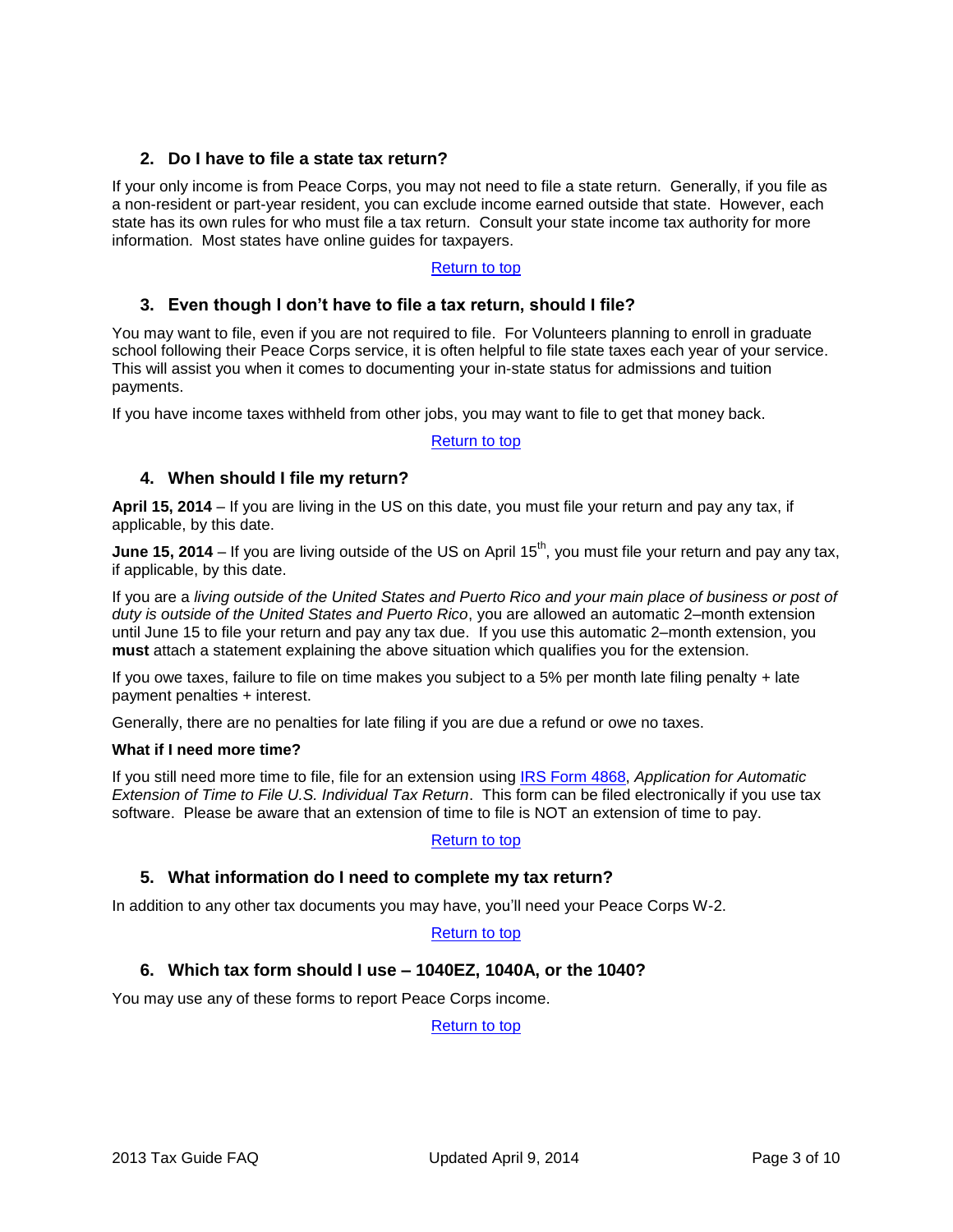# <span id="page-3-0"></span>**7. How can I file my tax return?**

There are many ways to file.

**Paper—Get the forms from your local library or [www.irs.gov.](http://www.irs.gov/)** Fill them out and mail them in according to the instructions for that form.

**Free e-file**—Try the [IRS Free File program.](http://www.irs.gov/efile/article/0,,id=118986,00.html?portlet=4) You can e-file for free using a variety of tax software or IRS online forms that can be filled in and e-filed.

**Tax software**—Many volunteers use products like TurboTax and TaxCut to prepare their taxes. Many of these programs are available through the Free File program. Consult with your tax advisor for advice on using tax software.

**Free tax prep clinics**—The IRS supports the VITA program (Volunteer Income Tax Assistance). This program provides free tax preparation services to low-income taxpayers all across America. To find a site near you, call 1-800-TAX-1040.

## [Return to top](#page-0-0)

## <span id="page-3-1"></span>**8. How do I sign my return electronically?**

To file your return electronically you must sign the return electronically using a personal identification number (PIN).

If you are filing online using software, you must use a Self Select PIN. The Self Select PIN method allows you to create your own PIN. If you are married filing jointly, both you and your spouse will each need to create a PIN and enter these PINs as your electronic signature.

A PIN is any combination of five digits you choose except five zeros. If you use a PIN, there is nothing to sign, and nothing to mail, not even your W-2s.

To verify your identity, you will be prompted to **enter your adjusted gross income (AGI) from your originally filed 2012 federal income tax return**, if applicable. Do not use your AGI from an amended return (Form 1040X) or a math error correction made by IRS.

AGI is the amount shown on your 2012 Form 1040, line 37; Form 1040A, line 21; or Form 1040EZ, line 4. If you did not file a 2012 return, enter \$0.

**If you do not have your 2012 income tax return**, call the IRS at 1-800-829-1040 to get a free transcript of your return. (If you filed electronically last year, you may use your prior year PIN to verify your identity instead of your prior year AGI. The prior year PIN is the five-digit PIN you used to electronically sign your 2012 return). You will also be prompted to enter your date of birth (DOB). Make sure your DOB is accurate and matches the information on record with the Social Security Administration by checking your annual social security statement.

See more from the IRS on the [Self-Select PIN.](http://www.irs.gov/efile/article/0,,id=120000,00.html)

#### [Return to top](#page-0-0)

## <span id="page-3-2"></span>**9. Can my Power of Attorney sign my return for me?**

Any unsigned return will be immediately rejected by the IRS.

The IRS has a form for power of attorney relating to filing your income tax return. [Form 2848](http://www.irs.gov/pub/irs-pdf/f2848.pdf) and [instructions](http://www.irs.gov/pub/irs-pdf/i2848.pdf) are available on the IRS website.

This may not solve your problem easily as the person giving the power of attorney needs to sign that form.

You may be able to prepare the Volunteer's return and have the Volunteer sign electronically.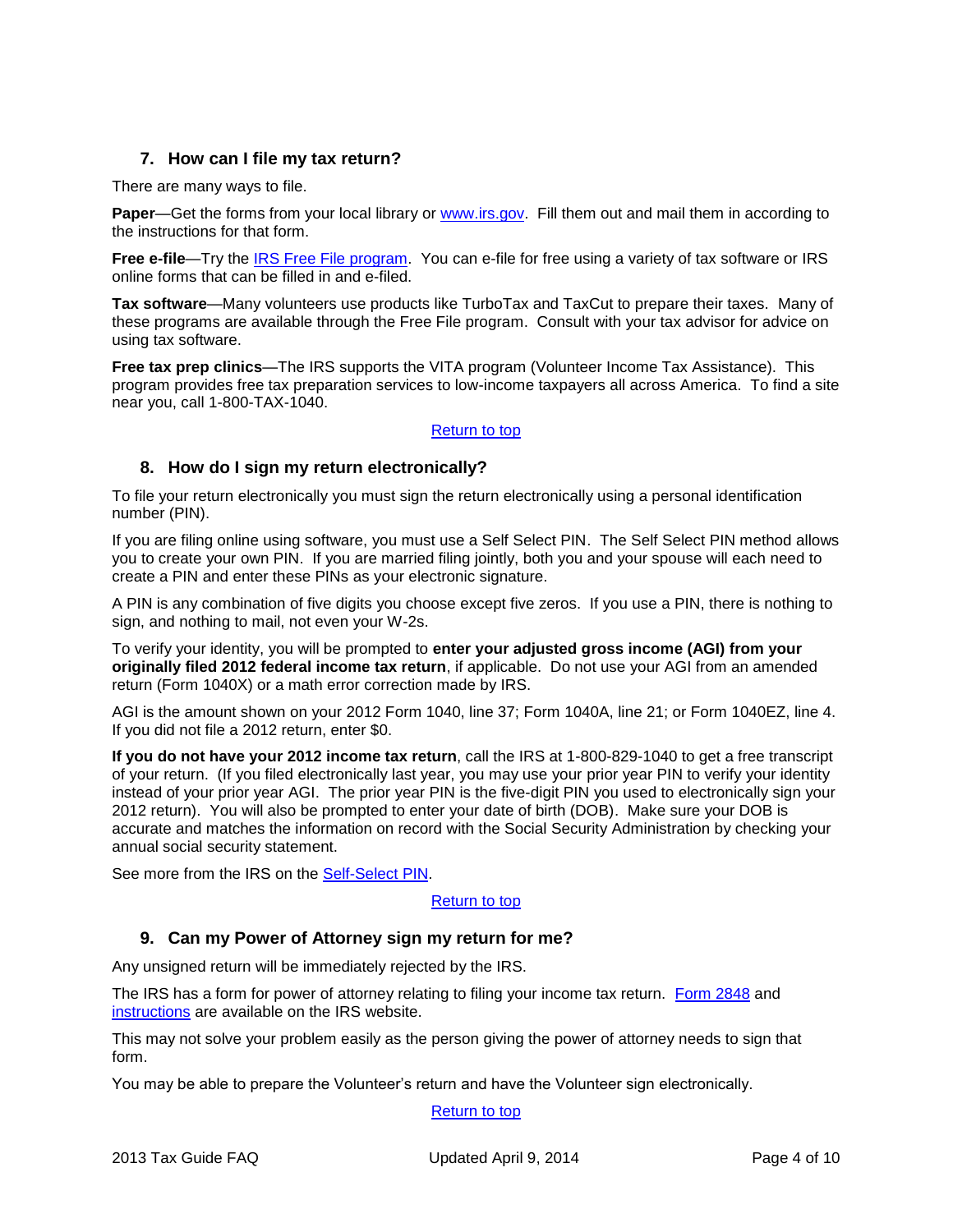# <span id="page-4-0"></span>**10. Can my Privacy Act Waiver designee sign my return for me?**

The Privacy Act Wavier form you may have signed is not a power of attorney.

It is simply a document that informs Peace Corps that you are willing to let us release financial information to your designee.

A Privacy Act Waiver designee has no standing with the IRS and will not be recognized as a power of attorney.

## [Return to top](#page-0-0)

## <span id="page-4-1"></span>**11. When should I pay any taxes I owe?**

Pay any taxes by your filing date, April 15, 2014, or June 15, 2014 if you are living outside the US.

Filing for an extension gives you an extension of time to file, not an extension of time to pay.

Failure to pay by the due date makes you subject to penalties and interest.

#### [Return to top](#page-0-0)

## <span id="page-4-2"></span>**12. I have to pay taxes. How can the Peace Corps help?**

If you have a tax debt and are still in service, a payment can be made from your readjustment allowance. Up to 50% of your readjustment balance is available to make a one-time payment. Contact your Director of Management & Operations to set up this payment.

[Return to top](#page-0-0)

# <span id="page-4-4"></span><span id="page-4-3"></span>**PEACE CORPS INCOME**

## **13. What is my Peace Corps income?**

There are several types of Peace Corps allowances. Not all Peace Corps Volunteers will have all of these types of income. Peace Corps income includes:

**Readjustment allowance**: All PCVs earned \$275/month. Volunteers on a service extension or serving in Peace Corps Response earned \$375/month.

**Pre-Service Training Walk-Around Money**: The money you received during PST to cover small expenses.

**Living Allowance**: Money to provide for a PCV's basic needs in their country of service

**Leave Allowance**: All PCVs earn \$24/month for leave. It is paid with your living allowance.

**Special Leave Allowance**: \$12/day for up to 30 days paid to PCVs who extend their service for a year

**Per diems**: Money paid to PCVs while away from site (ISTs, conferences, etc.)

**Evacuation Allowance**: Money paid to a PCV during a time of country evacuation

**Medical Leave Allowance**: Money given to a PCV on medical leave out of country

Please note that per diems (staging, in-service training, volunteer conference, evacuation, medical, etc), evacuation, medical leave, and settling-in allowance are NOT taxable and do not need to be reported on your tax return.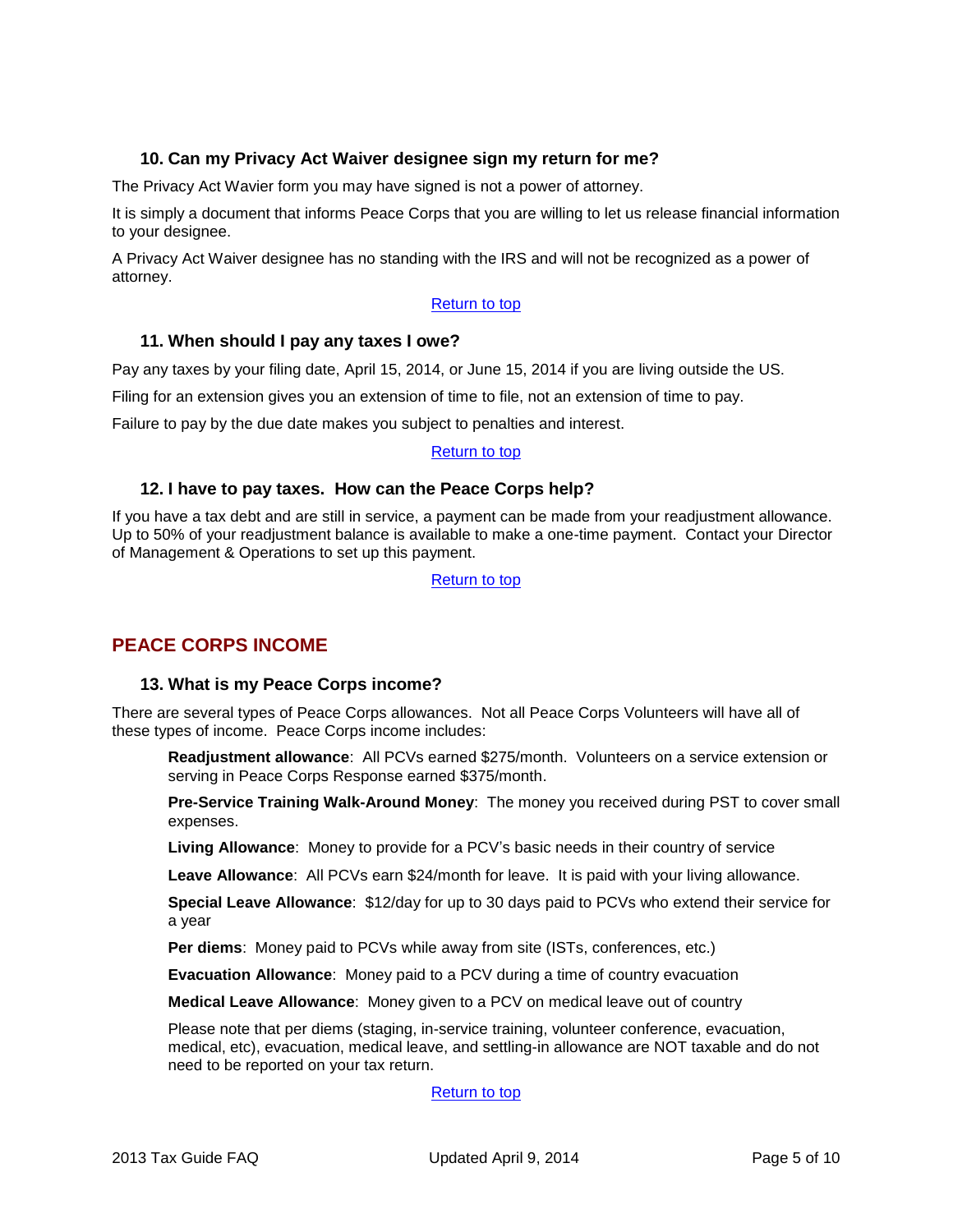# <span id="page-5-0"></span>**14. Is my Peace Corps Income Taxable?**

Some Peace Corps income is fully taxable; some is partially taxable; some is not taxable. Some income is subject to FICA taxes (Social Security & Medicare taxes).

See the table for more information.

| <b>Peace Corps Income</b>   | <b>Income Tax</b>                  | <b>FICA Taxes</b> | On<br>$W-2?$ | 1040-EZ<br>Line | 1040/1040A<br>Line |
|-----------------------------|------------------------------------|-------------------|--------------|-----------------|--------------------|
| Re-adjustment Allowance     | 100% Taxable                       | 100% Taxable      | Yes          | 1               | 7                  |
| PST Walk-Around Money       | 100% Taxable                       | Not taxable       | Yes          | 1               | 7                  |
| Living Allowance            | <b>Partially</b><br><b>Taxable</b> | Not taxable       | Yes          | 1               | 7                  |
| Leave Allowance             | 100% Taxable                       | Not taxable       | Yes          | 1               | 7                  |
| Special Leave Allowance     | 100% Taxable                       | Not taxable       | Yes          | 1               | $\overline{7}$     |
| <b>Untaxed Allowances</b>   |                                    |                   |              |                 |                    |
| Per Diems                   | Not Taxable                        | Not Taxable       | <b>No</b>    | n/a             | n/a                |
| Settling-in allowance       | Not Taxable                        | Not Taxable       | No.          | n/a             | n/a                |
| <b>Evacuation Allowance</b> | Not Taxable                        | Not taxable       | No           | n/a             | n/a                |
| Medical Leave Allowance     | Not Taxable                        | Not taxable       | No.          | n/a             | n/a                |

\* \$12 per day for up to 30 days paid to volunteers who extend service for 1 year and take special leave. \*\* Allowance paid while Volunteers are on medical leave in or out of their country of service.

Please note that per diems (staging, in-service training, volunteer conference, evacuation, medical, etc), evacuation, medical leave, and settling-in allowance are NOT taxable and do not need to be reported on your tax return.

## [Return to top](#page-0-0)

## <span id="page-5-1"></span>**15. I received \$5,600 in readjustment allowance. How do I report that on my tax return?**

The readjustment allowance amount you received at the end of your service does not need to be reported on your tax return. It has already been on your W-2 during your years of service. It was reported as you earned it, not when it was paid.

## [Return to top](#page-0-0)

# <span id="page-5-2"></span>**16. I received some money while I was receiving medical care. Is this taxable?**

Any money you received from Peace Corps in your country of service or in the US is not taxable and does not need to be reported on your tax return.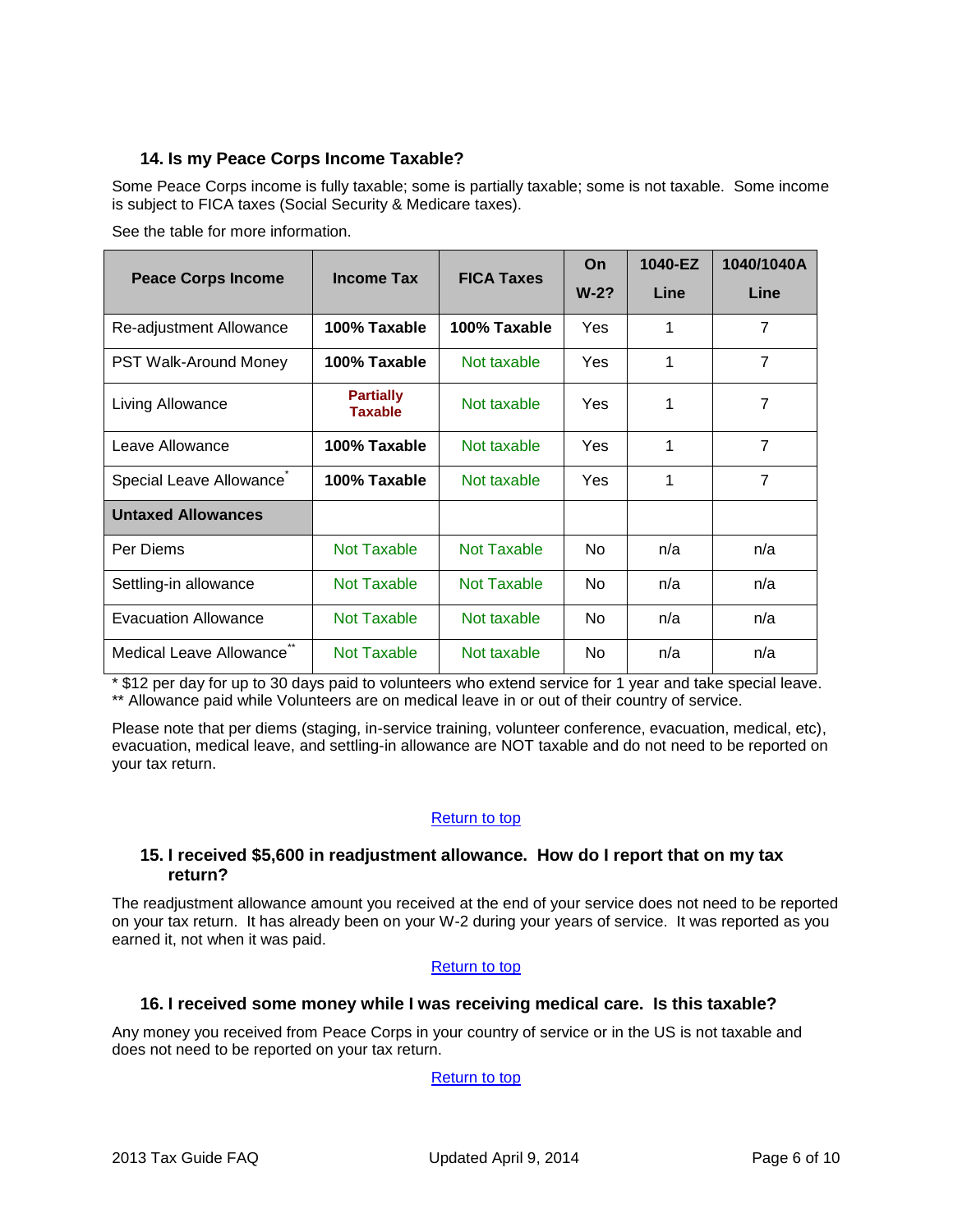## <span id="page-6-0"></span>**17. How do I enter my Peace Corps income on my tax return?**

All taxable Peace Corps income should be reported on the wages line. This is line 1 of the 1040-EZ or line 7 of the 1040A or 1040.

Non-taxable amounts are not reported on the tax forms. They are reported on the FAFSA as untaxed income if you are completing that form in order to qualify for financial aid.

## [Return to top](#page-0-0)

## <span id="page-6-1"></span>**18. I took cash in lieu of a plane ticket home. Is that taxable?**

No, it is not taxable and will not show up anywhere on your tax return.

[Return to top](#page-0-0)

# <span id="page-6-3"></span><span id="page-6-2"></span>**W-2 ISSUES**

## **19. What's on my W-2?**

The 2013 W-2 includes earnings from 5 types of allowances:

1) The readjustment allowance earned monthly from December 1, 2012 – November 30, 2013. For example, a volunteer serving ending service in May would show five full months of readjustment allowance (December – April) plus a partial allowance for the days of service in May. All PCVs earned \$275/month and Volunteers on a service extension or serving in Peace Corps Response earned \$375/month. The W-2 also shows the applicable FICA taxes that were withheld for the readjustment allowance earned during the year: income tax withheld (\$0), Social Security taxes (6.20%) and Medicare taxes (1.45%).

2) The taxable portion of your living allowance between December 1, 2012 – November 30, 2013.

3) The leave allowance earned monthly between December 1, 2012 – November 30, 2013.

4) Any special leave payments received between December 1, 2012 – November 30, 2013.

## [Return to top](#page-0-0)

## <span id="page-6-4"></span>**20. When will I get my W-2?**

W-2s are mailed in late January. You should have yours by mid-February at the latest.

[Return to top](#page-0-0)

## <span id="page-6-5"></span>**21. I didn't get my W-2. What should I do?**

If you have not received your W-2 by mid-February, contact Peace Corps.

If you are an active PCV, contact your Director of Management & Operations to see if they have been delivered to your country.

If you are an RPCV, write to [taxhelp@peacecorps.gov](mailto:taxhelp@peacecorps.gov) with your name, country of service and address. W-2s can be sent to your home of record, current address, or Privacy Act Waiver designee.

Privacy Act Waiver designees can write to [taxhelp@peacecorps.gov](mailto:taxhelp@peacecorps.gov) to request a W-2. Include the volunteer's name and country of service.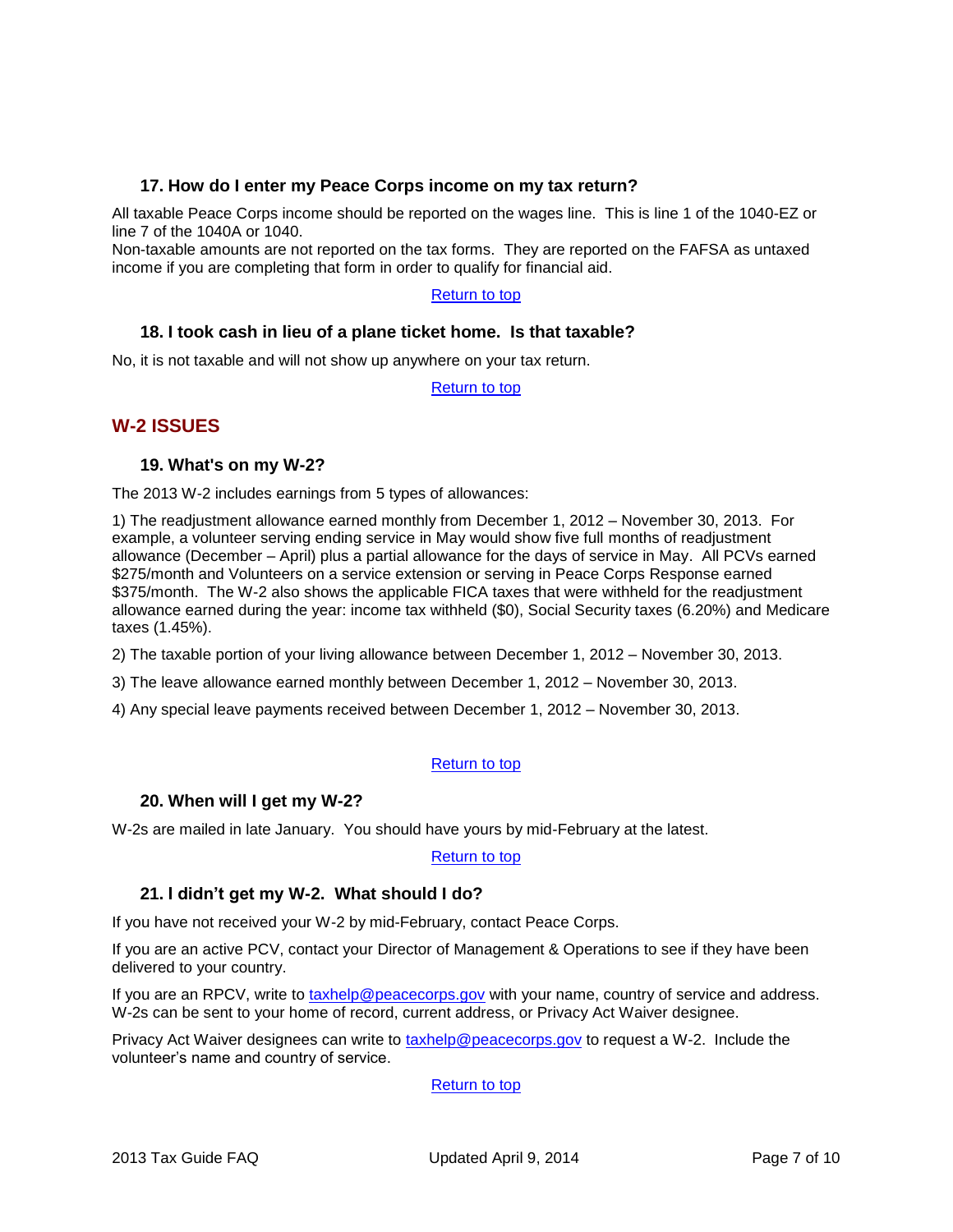# <span id="page-7-0"></span>**22. My W-2 was damaged or lost. What should I do?**

If you are an RPCV, write to [taxhelp@peacecorps.gov](mailto:taxhelp@peacecorps.gov) with your name, country of service and address. W-2s can be sent to your home of record, current address, or Privacy Act Waiver designee.

Privacy Act Waiver designees can write to [taxhelp@peacecorps.gov](mailto:taxhelp@peacecorps.gov) to request a W-2. Include the volunteer's name and country of service.

## [Return to top](#page-0-0)

## <span id="page-7-1"></span>**23. My W-2 was sent to my old address. What should I do?**

If you are an RPCV, write to [taxhelp@peacecorps.gov](mailto:taxhelp@peacecorps.gov) with your name, country of service and address. W-2s can be sent to your home of record, current address, or Privacy Act Waiver designee. Please note that this will not update your address in the Peace Corps system. To update your address, go to: [www.peacecorps.gov/rpcv/info](http://www.peacecorps.gov/rpcv/info)

## [Return to top](#page-0-0)

## <span id="page-7-2"></span>**24. My W-2 has an error. What should I do?**

If your name or Social Security number is incorrect on your Peace Corps W-2, cross out the error and write in the correction. You can still submit the W-2 with a marked correction to the IRS; you do not need a new W-2 issued by Peace Corps.

You may not correct any dollar amounts on your W-2.

If you feel the amounts listed on our W-2 are incorrect, please immediately contact Peace Corps' Volunteer and PSC Financial Services at [taxhelp@peacecorps.gov](mailto:taxhelp@peacecorps.gov) to allow us to investigate and reissue, if needed.

If you do have a change to your name or Social Security number, also contact Peace Corps at the above address so we may make the correction to our records.

## [Return to top](#page-0-0)

## <span id="page-7-3"></span>**25. My Close of Service was in December 2012. Why did I get a 2013 W-2?**

The Peace Corps tax year runs from December 1, 2012 – November 30, 2013. Volunteers who COS in December 2012 are considered to have income in the following tax year for the purpose of readjustment allowance earnings. That's why you received a 2013 W-2 even though you actually served in 2012.

Include the information from your 2013 W-2 in your 2013 tax return. You will not see any income on the 2013 W-2 for the taxable portion of living allowance, leave allowance earnings, or special leave as those were calculated based on the standard calendar year in 2012.

## [Return to top](#page-0-0)

## <span id="page-7-4"></span>**26. What is Peace Corps' Employer Identification Number (EIN) and address?**

- Employer EIN: 53-0261522
- Address: Peace Corps 1111 20<sup>th</sup> Street NW Washington DC 20526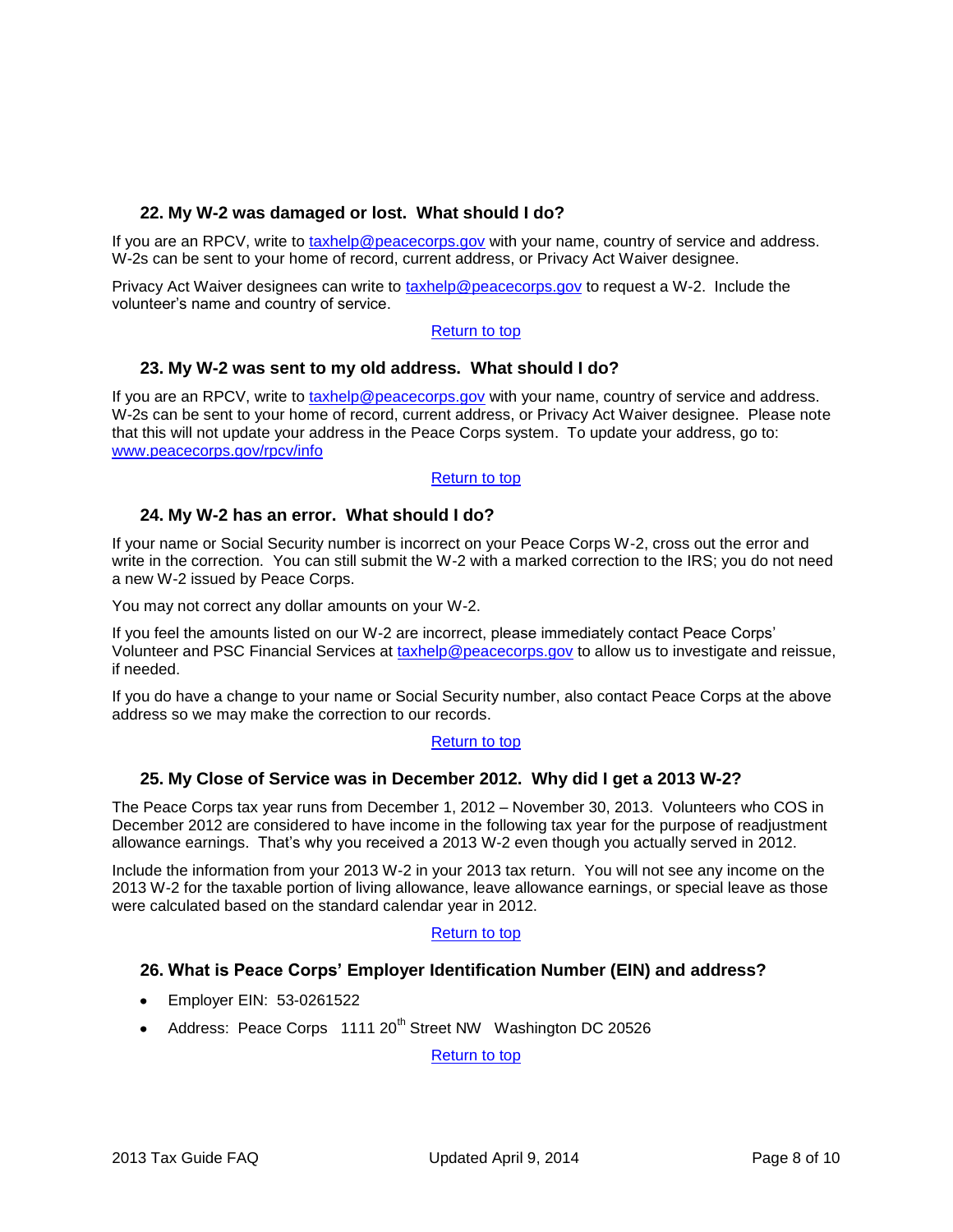# <span id="page-8-1"></span><span id="page-8-0"></span>**TAX BENEFITS**

## **27. Am I eligible for the Earned Income Credit?**

The EIC has several tests. You must meet all the tests to qualify. The test that is most difficult for PCVs to meet is that you must have been physically present in the United States for more than half the year. Just maintaining a home in the US does not count as being in the US.

There is a special rule for military which counts overseas service as being in the United States. That rule does not apply to Peace Corps Volunteers.

## [Return to top](#page-0-0)

## <span id="page-8-2"></span>**28. How much can I contribute to my IRA?**

The limit for contributions to an IRA (Roth or Traditional) is the lower of:

- \$5,500 (\$6,500 if 50 or older by December 31), or
- Your taxable compensation for the year

For instance, if your readjustment allowance was \$2,250 and your taxable allowances were \$1300, your maximum IRA contribution is \$3,550.

IRA contributions can be made until April 15 and counted as a contribution for the prior year. If you wish to do this, be sure to specify with your broker that it is a prior year contribution.

Some volunteers choose to convert their existing 401k savings to a Roth IRA while they are serving in Peace Corps. Converting to a Roth IRA requires that you pay income tax on the amount of the conversion. As a volunteer, your income is low and you will pay taxes at a lower rate, making this conversion less costly. Peace Corps offers no advice on this subject. Consult your financial advisor for full information on Roth conversion.

## [Return to top](#page-0-0)

## <span id="page-8-4"></span><span id="page-8-3"></span>**MISCELLANEOUS**

## **29. I collect Social Security benefits. Will my Peace Corps income affect my benefits?**

#### **Earnings Limits and Reduced Benefits**

Under federal law, people who are receiving Social Security benefits who have not reached full retirement [age](http://www.ssa.gov/retire2/retirechart.htm) are entitled to receive all of their benefits as long as their earnings are under the certain limits. For people born in 1943, the full retirement age is 66. The full retirement age will increase gradually each year until it reaches age 67 for people born in 1960 or later. See the full Social Security Administration article [here.](http://www.ssa.gov/pubs/10003.html)

## **Taxable Social Security Benefits**

Social Security benefits are generally not taxable. Above over certain limits -- \$34,000 (\$44,000 for married couples), your benefits may become partly or fully taxable. For a quick test, add ½ of your Social Security benefits and all your other income. If the total is higher than the limit, some of your benefits may be taxable. See [this article](http://www.irs.gov/pub/irs-pdf/p915.pdf) for more information.